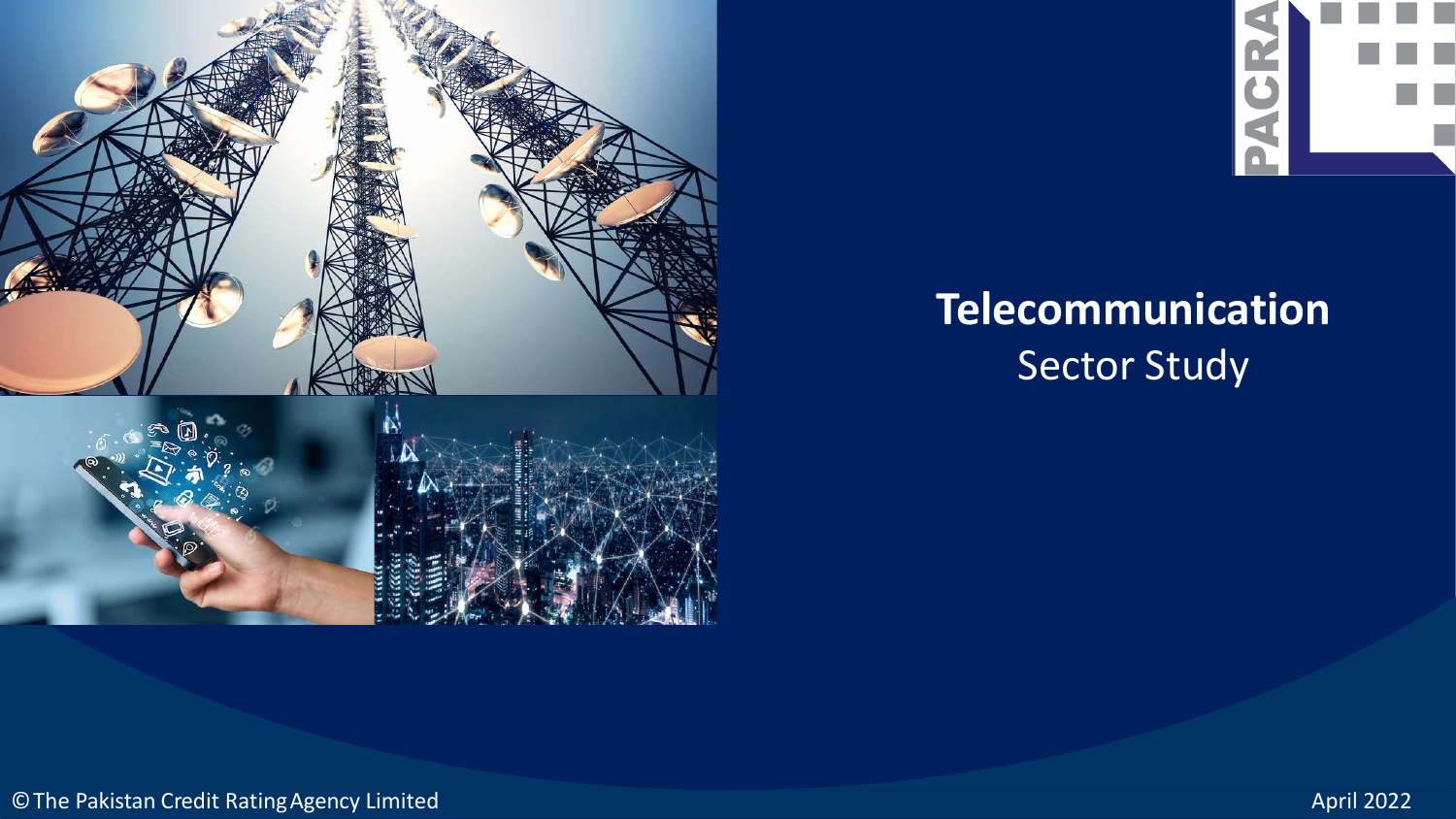

| <b>Contents</b>                                               | Page No.       |
|---------------------------------------------------------------|----------------|
| <b>Overview</b>                                               | 1              |
| Global Industry   Overview                                    | $\overline{2}$ |
| Global Industry   Market Trends                               | 4              |
| Services   Overview                                           | 5              |
| Industry Snap Shot   Local                                    | 6              |
| Local Industry   Contribution to<br><b>National Exchequer</b> | 7              |
| Tele-density                                                  | 8              |
| 3G & 4G Subscribers                                           | 9              |
| <b>Usage</b>                                                  | 10             |
| Investment                                                    | 11             |
| <b>Business Risk</b>                                          | 12             |

| <b>Contents</b>       | Page No. |
|-----------------------|----------|
| <b>Financial Risk</b> | 14       |
| <b>Rating Curve</b>   | 16       |
| <b>SWOT analysis</b>  | 17       |
| <b>Outlook</b>        | 21       |
| <b>Bibliography</b>   | 22       |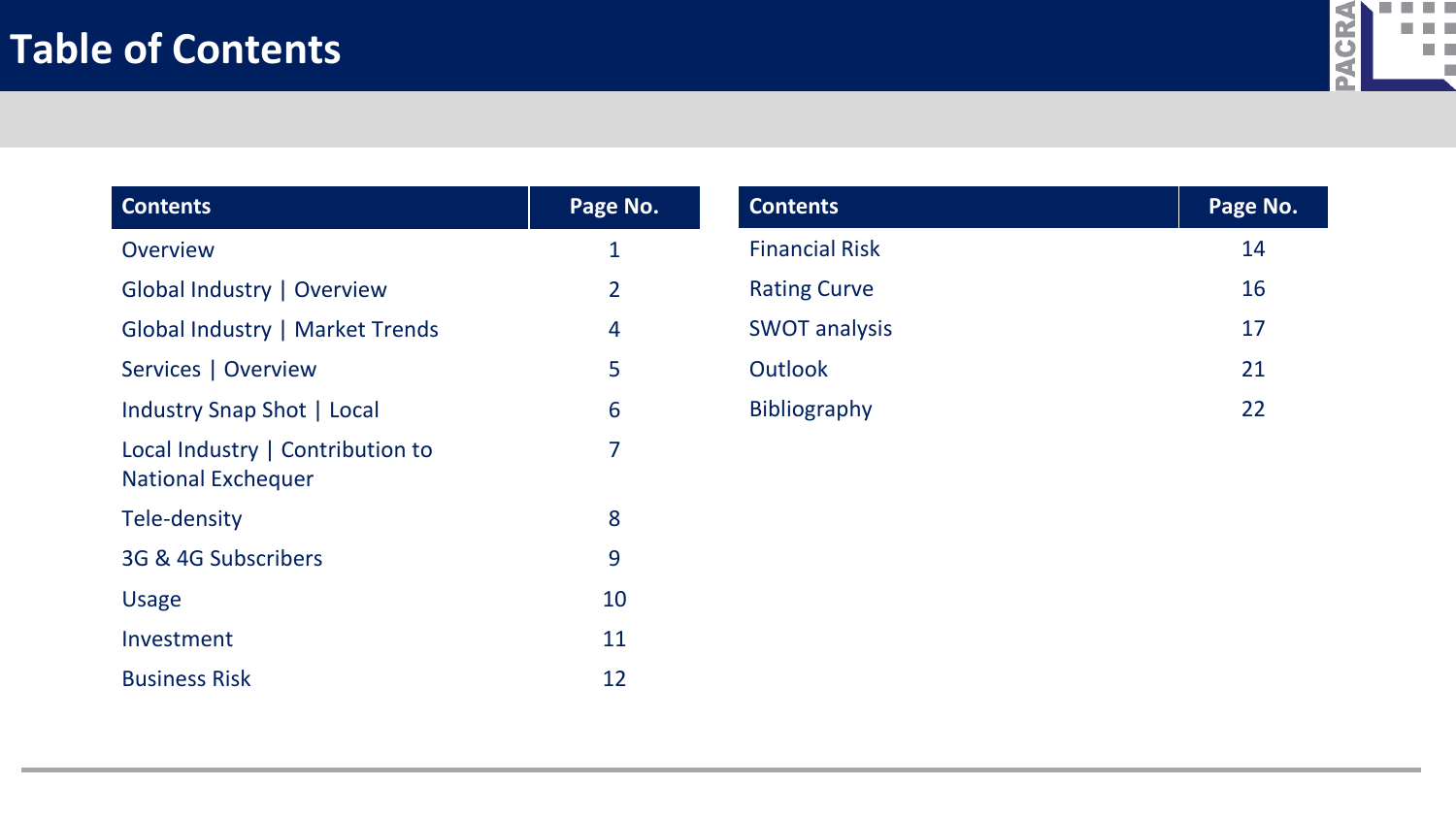#### **Overview**

- **Definition:** Telecommunication sector comprises companies that make telecommunication possible on a global scale, whether it is through the phone or the Internet, airwaves or cables and wires or wireless. These companies create the infrastructure that allows data in text, voice, audio, or video to be sent anywhere in the world.
- Not long ago, the telecommunication sector consisted of a club of big national and regional operators. Since the early 2000s, the industry has witnessed rapid deregulation and innovation. In many countries around the world, governments are allowing private operators to enter the market creating competition.
- Telecommunication sector plays an important part in day to day affairs now. It is an essential component of every walk of life ranging from personal, business and government environment. The sector has witnessed many innovations and improvements over the period and increased competition has further fueled innovation.



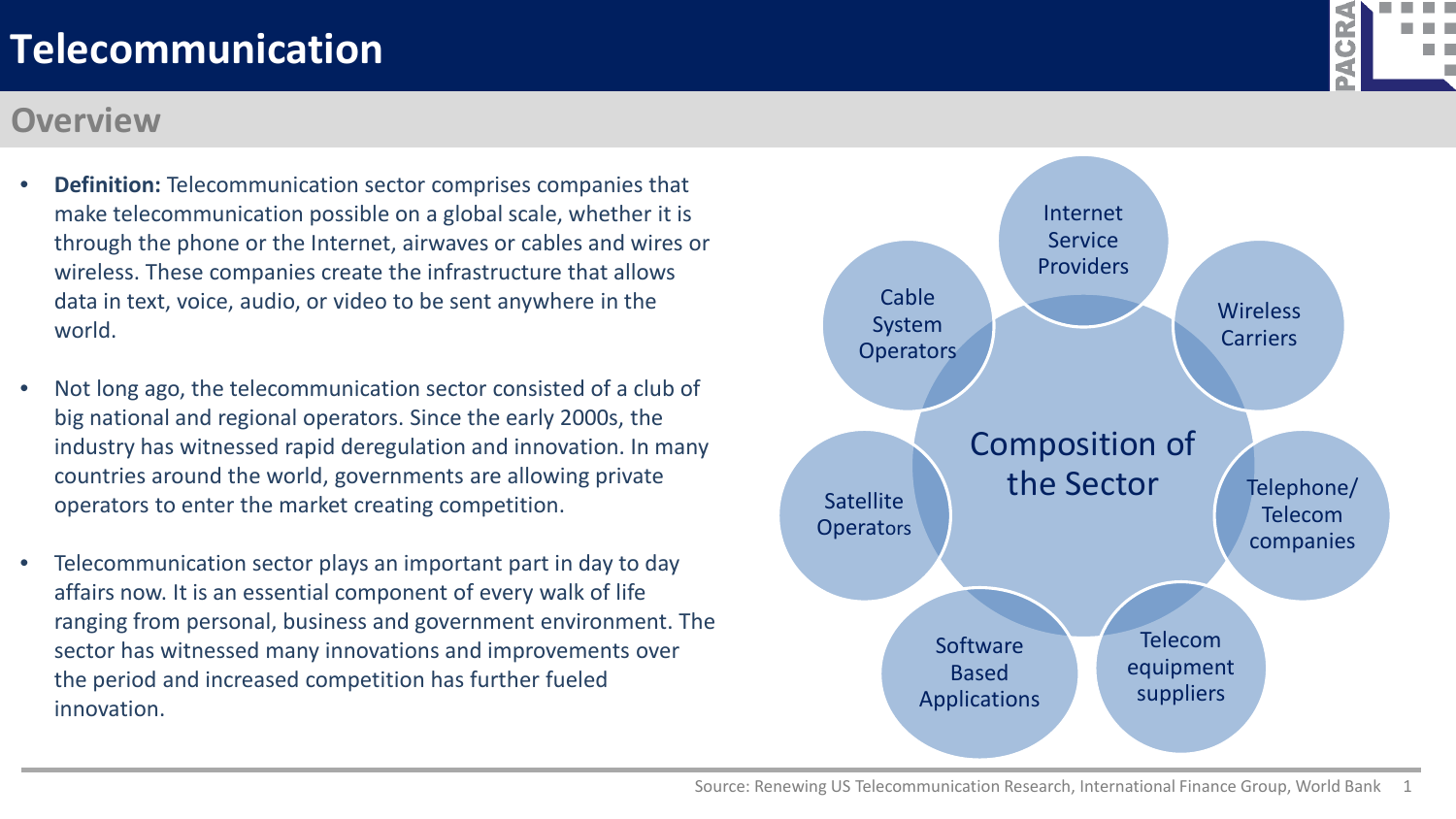#### **Global Industry | Market Trends**



Following are the trends in the telecommunication sector that will drive innovation in global market.

- Demand for high-speed connectivity is greater than ever; 5G is poised to meet these expectations. Lower connectivity cost, ultrafast speed and the much-anticipated lower latency are among its numerous benefits for the network.
- The new era of artificial intelligence will use tons of data to predict peak traffic, provide better end-to-end service and enhance connectivity. Opportunities are there for telecommunication to leverage these technologies for network capabilities improvements, a seamless customer experience and infrastructure automation.
- The telecommunication sector is the largest in absolute size within the IT sector, but has generated only ~14% of the IT growth as a whole. On the contrary, data processing, internet publishing, and other information services are the fastest-growing segments of services-producing industries.
- The demand for home and industrial IoT devices and applications will continue to exponentially increase in the post-pandemic world.
- Telecommunication companies have emerged as one of the most essential industries due to the pandemic and will most likely stay that way for the foreseeable future.

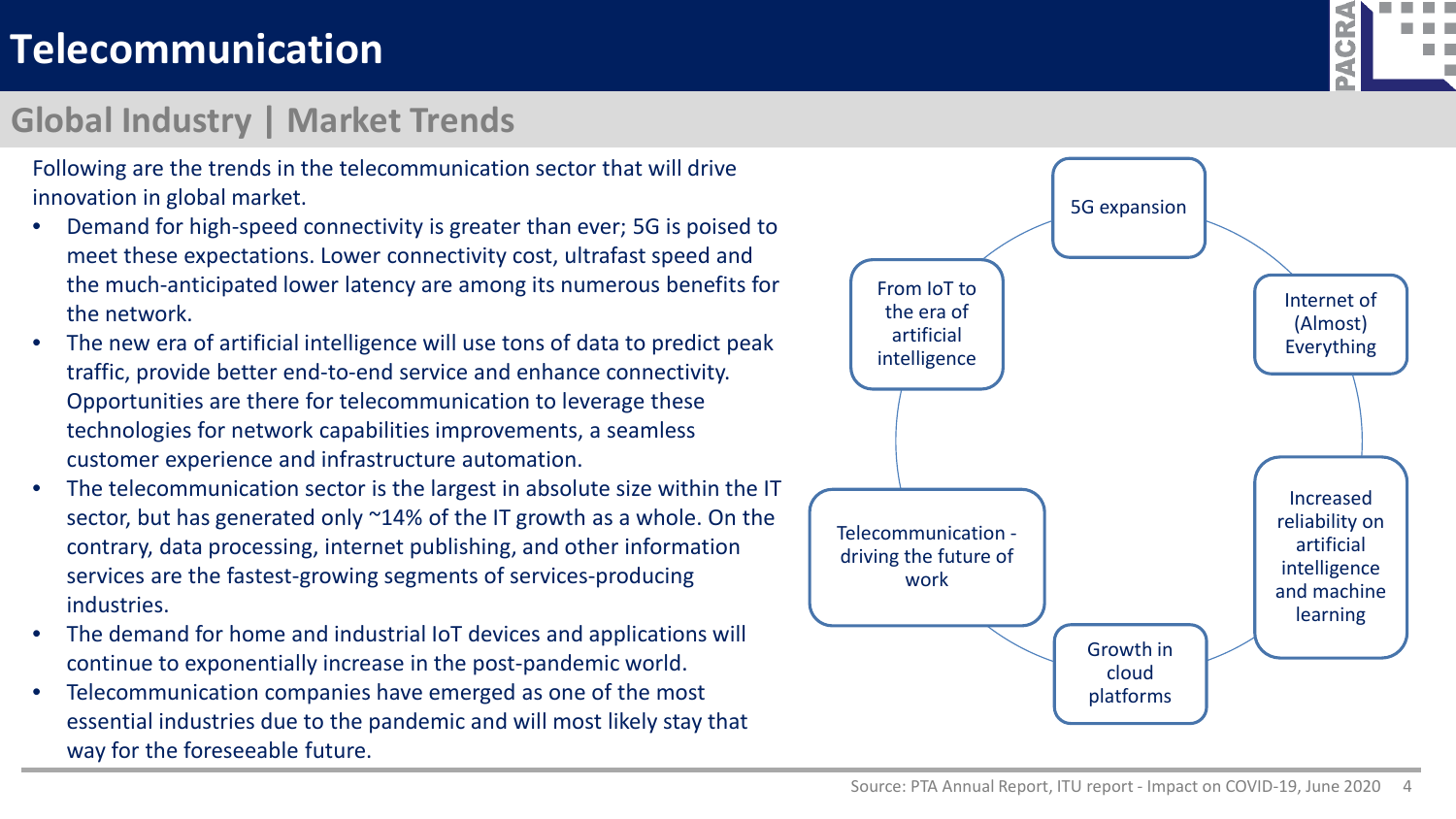

#### **Services | Overview**

• Services sector contributes to 54% to GDP, posting ~6% growth from FY21 to FY20. Telecommunication sector contributes ~71% to the information and technology sector, which is about ~4% part of Services.

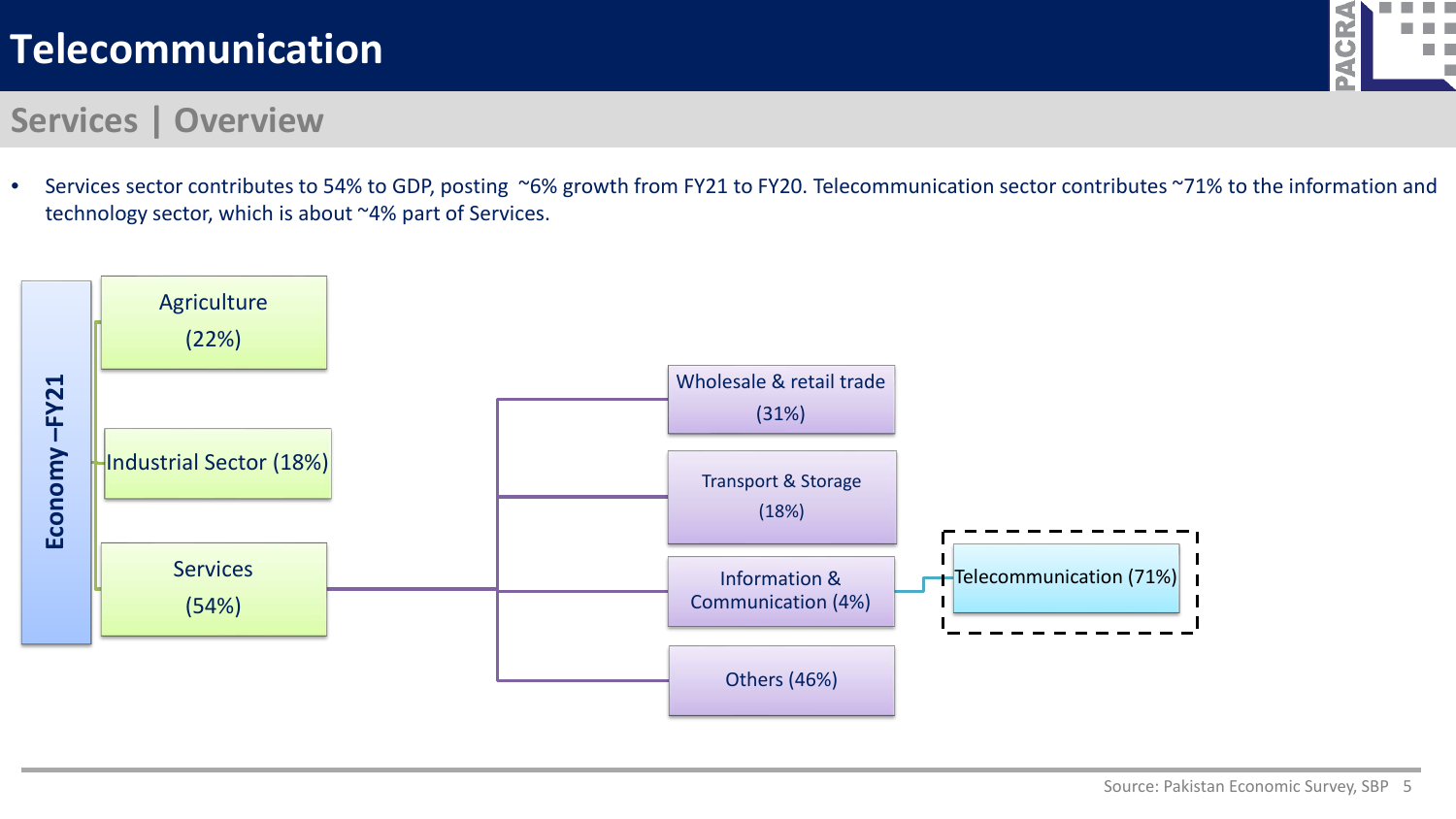#### **Industry Snapshot | Local**

- **Market size:** The Telcom sector's market size is estimated to reach at PKR~695bln in FY22 (FY21: PKR~644bln) with a YoY increase of 8%. The increase in market size can be associated with the expansion of 3G, 4G and 5G services in Pakistan, Moreover in tandem with the impact of COVID-19, broadband data usage increased by 52% during FY21. Increased Internet usage also had a significant impact on the sector's financial outlook.
- **Telecommunication sector:** As per SECP, the principal line of business of the companies in telecommunication sector is to carry on all or any of the businesses of establishing, developing, expanding, enhancing, managing and operating telecommunication systems including systems signals, data or messages of any and all kinds.
- **Significance of sector**: In Pakistan, ~98% of the households own a mobile phone whereas penetration of mobile services has reached ~88% at the end of Feburary-2022, with ~192mln mobile subscriptions across the country.
- **Measures for the introduction of 5G in Pakistan** : The Government of Pakistan is in the process of refining modalities for launch of 5G in the country. In addition enhanced consumer welfare, innovative entrepreneurship, and startups in ICT sector are also expected as well as economic growth in the ICT sector. Ministry of Information Technology, PTA and FAB are working together for successful launch of 5G in Pakistan in collaboration with relevant stakeholders...

| <b>Overview</b>                            | <b>FY20</b>                                                 | <b>FY21</b> | <b>FY22</b> |
|--------------------------------------------|-------------------------------------------------------------|-------------|-------------|
| <b>Gross Revenue (PKR bln)</b>             | 593                                                         | 644         | 695*        |
| <b>Contribution to GDP</b>                 | 1.4%                                                        | 1.7%        |             |
| <b>Key Sector Players</b>                  | 4                                                           |             |             |
| <b>Structure</b>                           | <b>Organized &amp; Unlisted</b>                             |             |             |
| Inflow of Net FDI (PKR bln)                | 763                                                         | 202         | 192         |
| Tele density %                             | 78%                                                         | 85%         | 88%         |
| <b>Growth % Subscribers</b>                | 3%                                                          | 3%          | 5%          |
| <b>Total Cellular Subscribers</b><br>(mIn) | 174                                                         | 183         |             |
| Regulator                                  | <b>Pakistan Telecommunication</b><br><b>Authority (PTA)</b> |             |             |

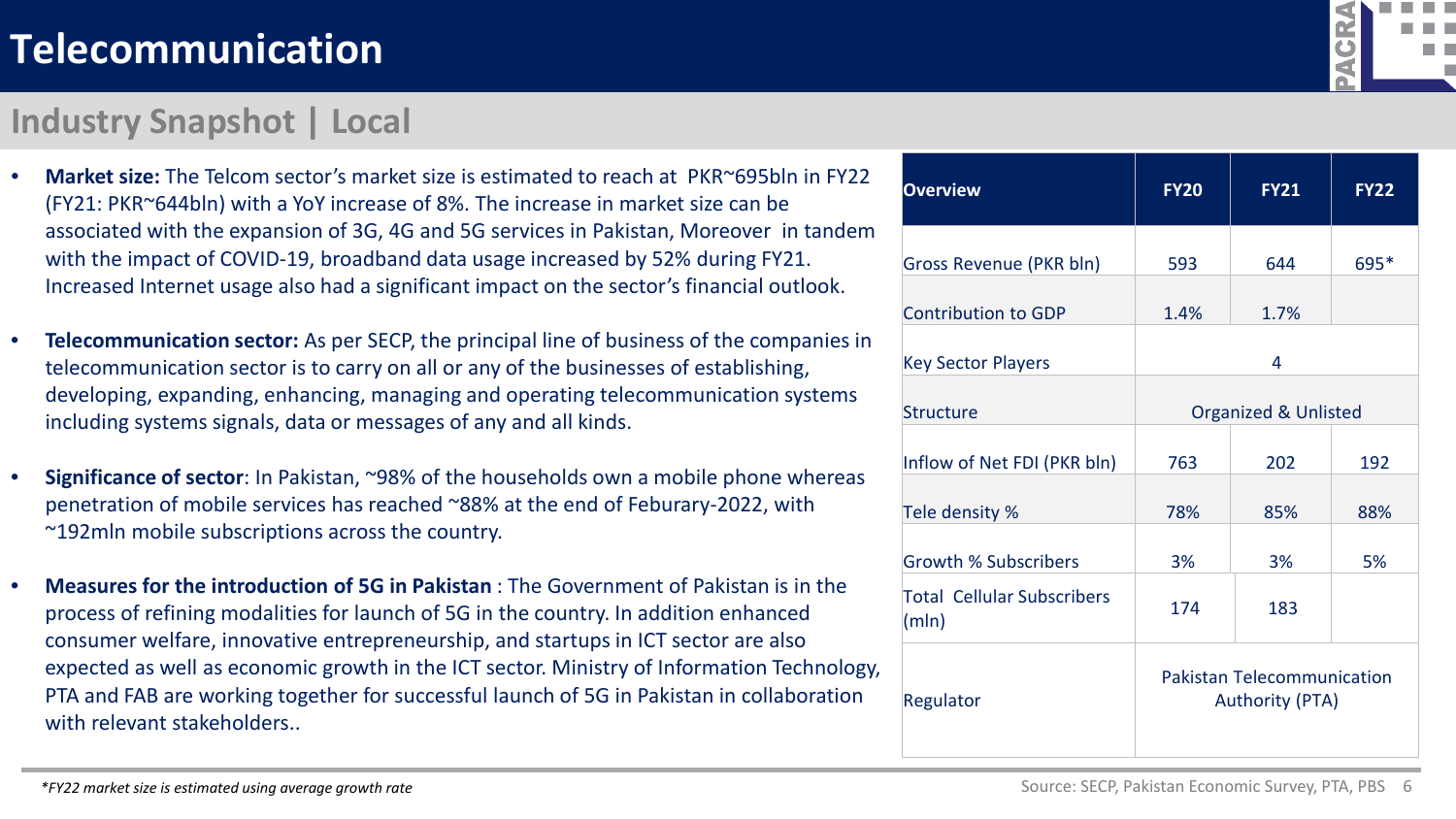#### **Contribution to National Exchequer**

- The sector's contribution to the national exchequer decreased by ~21% (FY21: PKR~228bln; FY21: PKR~290bln) owing to lesser PTA deposits. PTA deposits include initial license fee, USF, R&D fund and other levies that amounted to PKR~45bln in FY21 (FY20: PKR~141bln).
- The total telecommunication sales taxes grew by ~40% and stood at PKR~67bln in FY21 (PKR~48bln)
- In addition to the aforementioned taxes and contributions made by the telecommunication sector, the FBR also collects a huge amount against import of cellular mobile handsets, which allows only registered and tax-paid handsets to connect to telecom networks in Pakistan.



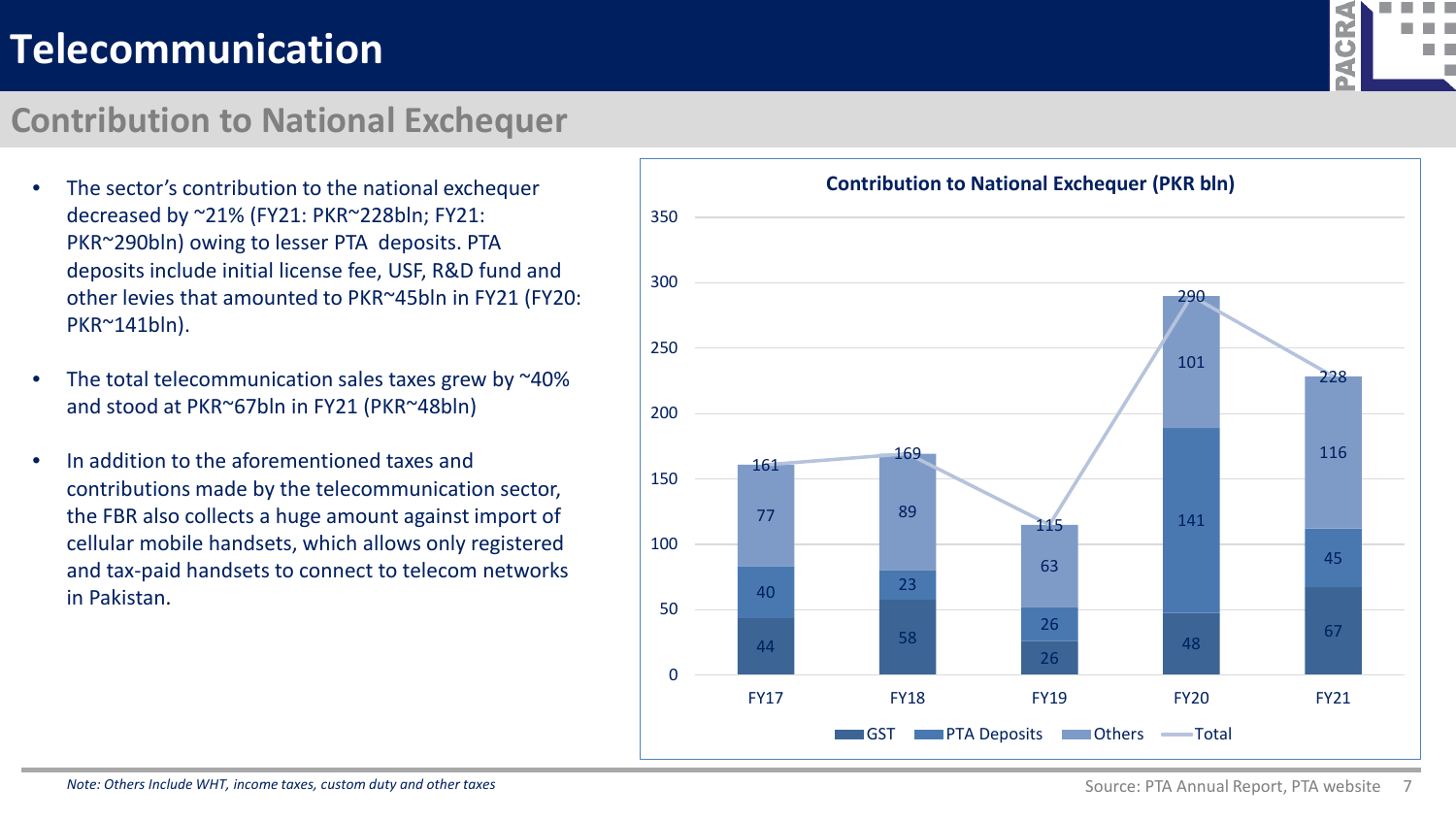Source: PTA website, PACRA Internal Database 8

# **Telecommunication**

#### **Teledensity**

- **Cellular Teledensity** represents the percentage of mobile sim subscribers within the population. On an overall basis, the teledensity growth rate outpaces average population growth trend on YoY basis. In Pakistan, approx.~60% - 65% of the total population constitutes individuals in the age bracket of 15-64 years, perceived to be mobile sim subscribers. Growth trend in this age bracket aligns with the total population growth rate.
- As of February-2022, the teledensity has reached ~88% (FY21: ~85%). Almost ~99% of total teledensity belongs to cellular mobile phones whereas only ~1% is being contributed by Wireless Local Loop (WLL) and Fixed Local Loop (FLL).
- There are four key players in the telecommunication sector: Pakistan Mobile Telecommunication Limited (Jazz), Telenor Pakistan (Telenor), China Mobile Pakistan Limited (Zong) and Pakistan Telecom Communication Limited (Ufone). Jazz has the strongest position with highest number of subscribers. The company enjoys a share of ~38% in cellular subscribers followed by Telenor, which has a ~26% market share. The lowest market share is of SCO, operating in Gilgit Baltistan only. Competition is expected to increase further as local companies pursue aggressive strategies to increase their subscriber base.





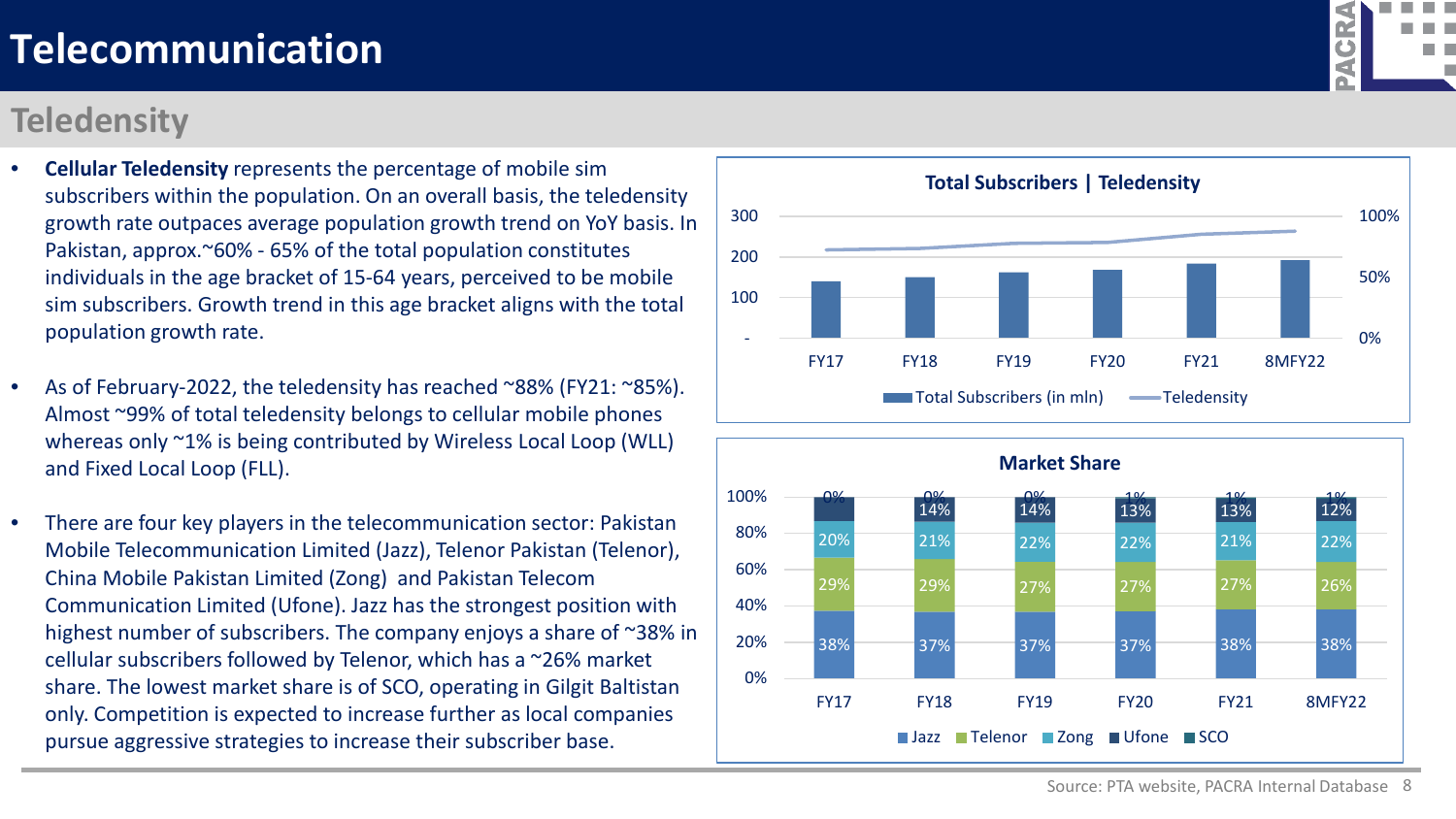# O

#### **3G & 4G Subscribers**

- The combined number of 3G/4G subscribers in Pakistan has reached ~111 mln as at end February -2022 with a CAGR of ~25% since FY17. The growth in total subscribers is led by the growth in 4G subscribers. The share of 4G subscribers is expected to increase further backed by the availability of affordable 4G supported devices.
- Jazz is the market leader in 4G subscribers with a market share of ~39% followed by Zong having ~30% market share as at end Feb-2022. Due to aggressive marketing campaigns and cheap data packages, the 4G subscribers of Zong have showed significant growth. The share of 4G subscribers in total subscribers will increase further.

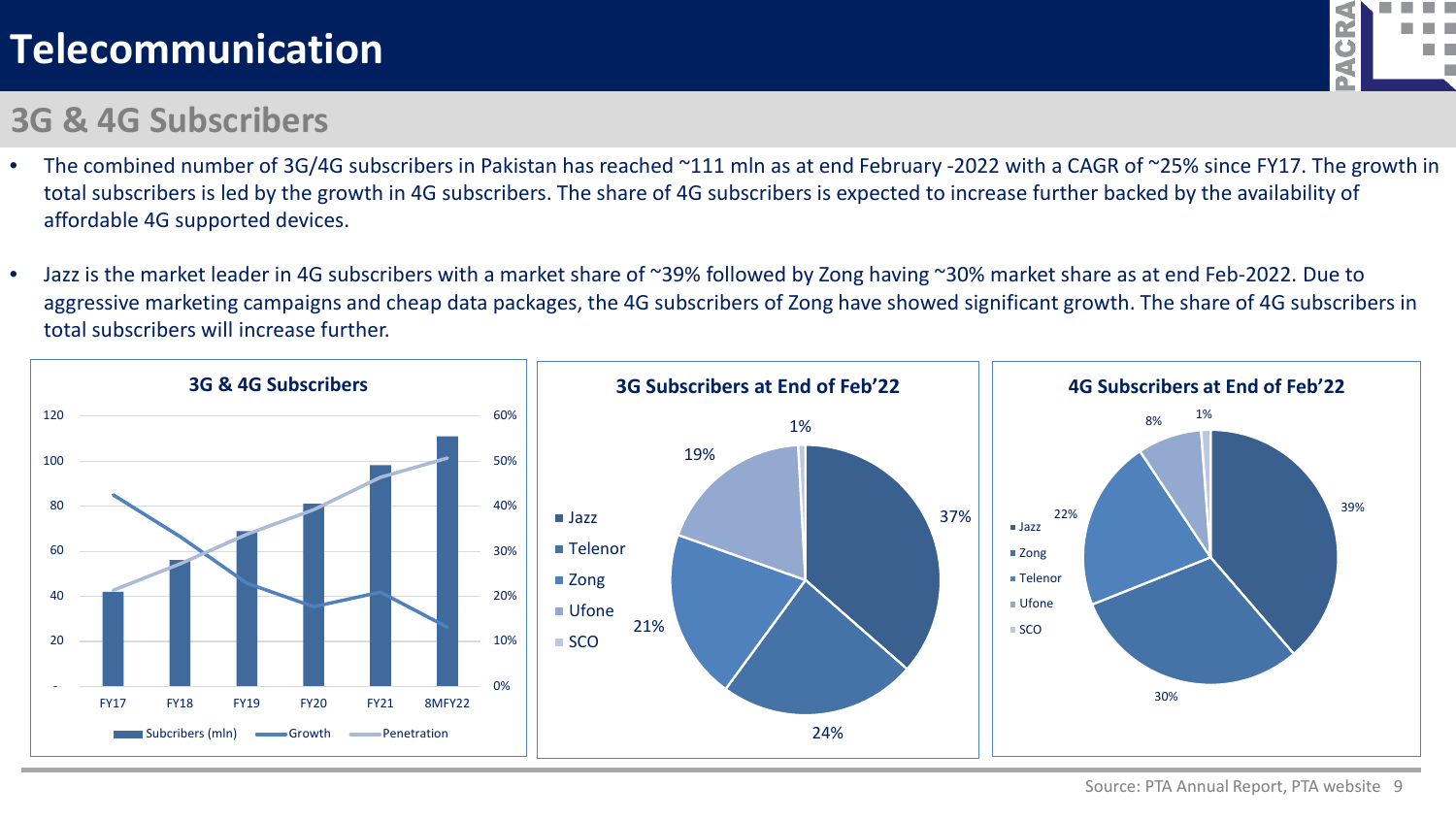#### **Data Usage**



- During FY21, the telecom sector saw a huge demand surge from corporate set-ups and individuals alike to meet the social, educational, business, health-related, and economic requirements across the country.
- Total data usage in the country during FY21 was recorded at 6,855 Petabytes (FY20: 4,498 Petabytes) with YoY growth of ~52%. The usage is expected to show a gradual increase in coming period as well due to change in working patterns and increased dependence on Telecommunication devices in every aspect of life.
- In terms of data usage per subscriber, Zong data usage per subscribers is significantly higher than that of its competitors owing to cheap data packages and extensive market campaign by the company.

Source: PTA Annual Report, PTA website 10

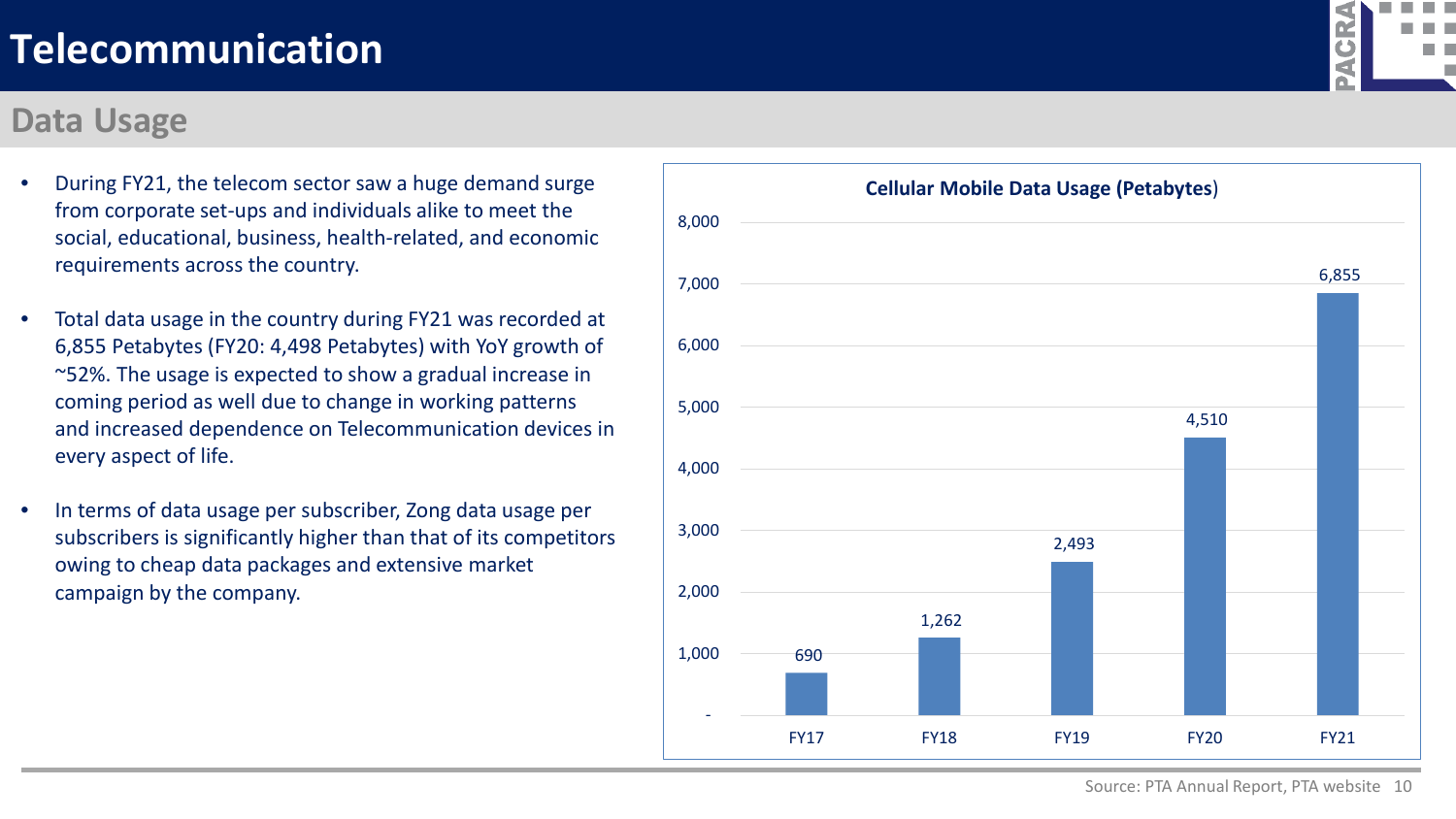#### **Investments**

• The telecom sector has been exhibiting positive and encouraging FDI trends in Pakistan. The sector attracted USD~202mln in the shape of Foreign Direct Investment (FDI) and contributed PKR ~226bln to the national exchequer. This huge investment became possible primarily because of the license renewal fees.



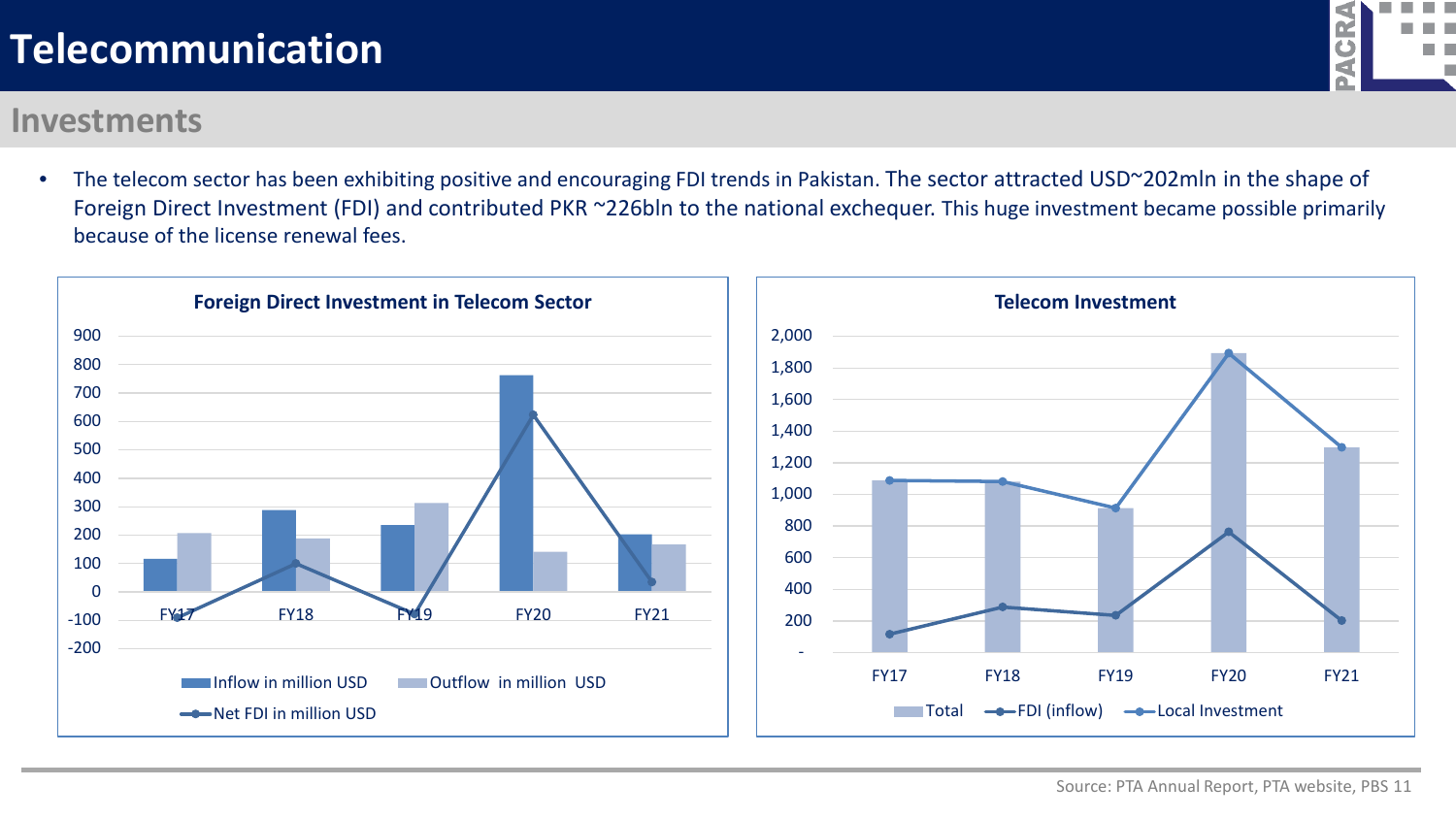

#### **Business Risk | Average Revenue per User (ARPU)**

- The industry's data ARPU has slightly increased and stood at PKR~215 in FY21 as against PKR~214 during FY20.
- Pakistan has a relatively low ARPU and predominantly a prepaid subscription market where subscribers enjoy the flexibility of altering their usage patterns in response to any price fluctuations introduced by operators.
- Service providers face challenges in maintaining their ARPUs where voice is still a dominant factor in revenue streams.

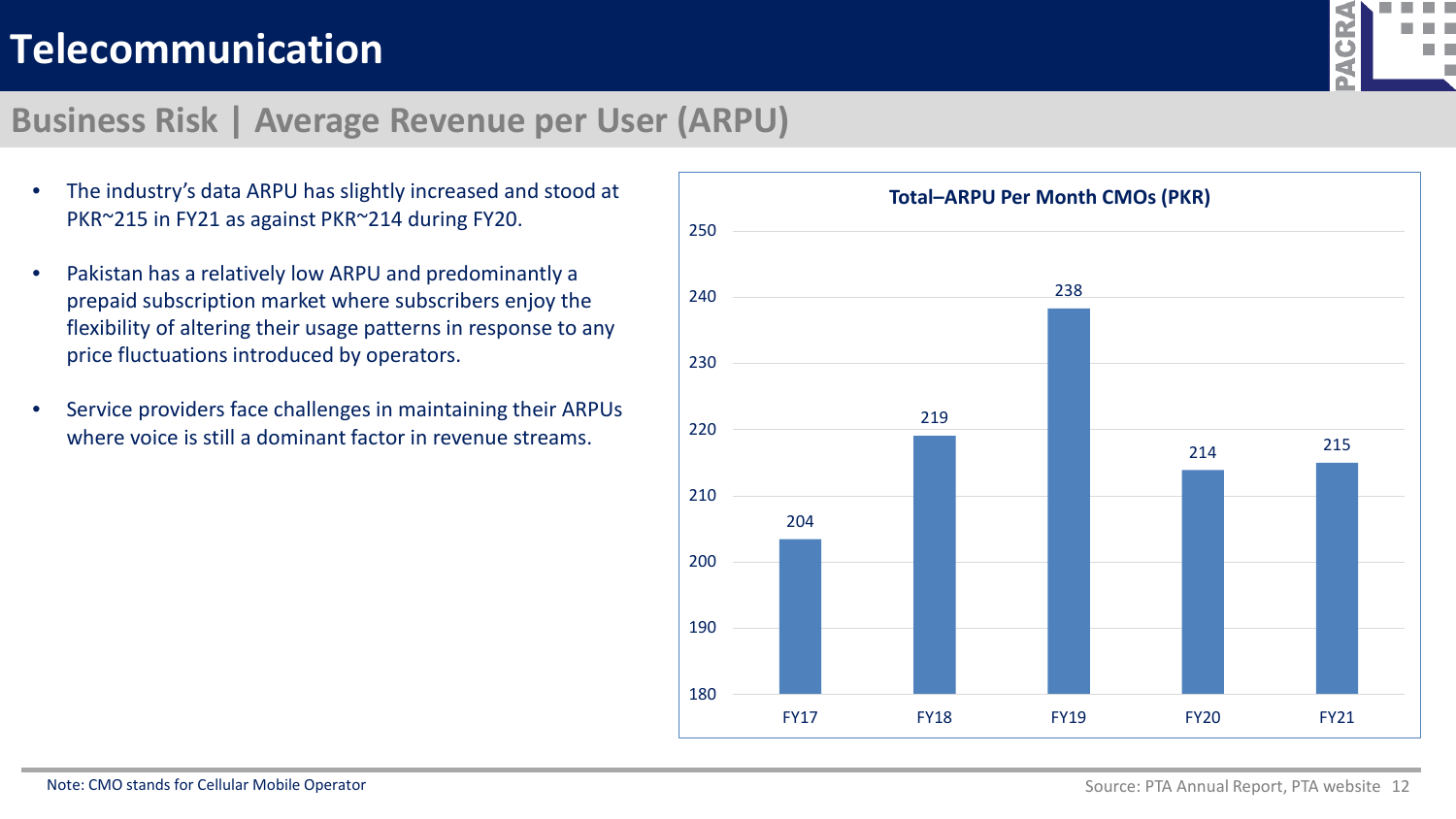#### **Business Risk**



- In CY21, the average gross, operating and net margins of the sector stood at ~41%, 32% and 16% respectively. The margins of the sector have declined owing to increased fixed cost (mainly interconnect cost) and other operating and financial costs.
- Cost structure of the telecommunication sector is predominantly fixed in nature wherein maintenance cost constitutes major portion followed by other fixed expenses. Being fixed in nature, the cost is more predictable and stable in nature and this helps companies in better cost forecasting.
- Predominantly, fixed cost structure also comes with its own set of challenges as its increases the variability in company's profitability. Companies in the sector with low market share and revenue growth in previous years have experienced low profitability in comparison to companies with high market share.



Note: Calculations are based upon PACRA Rated clients that represents ~30% of the sector.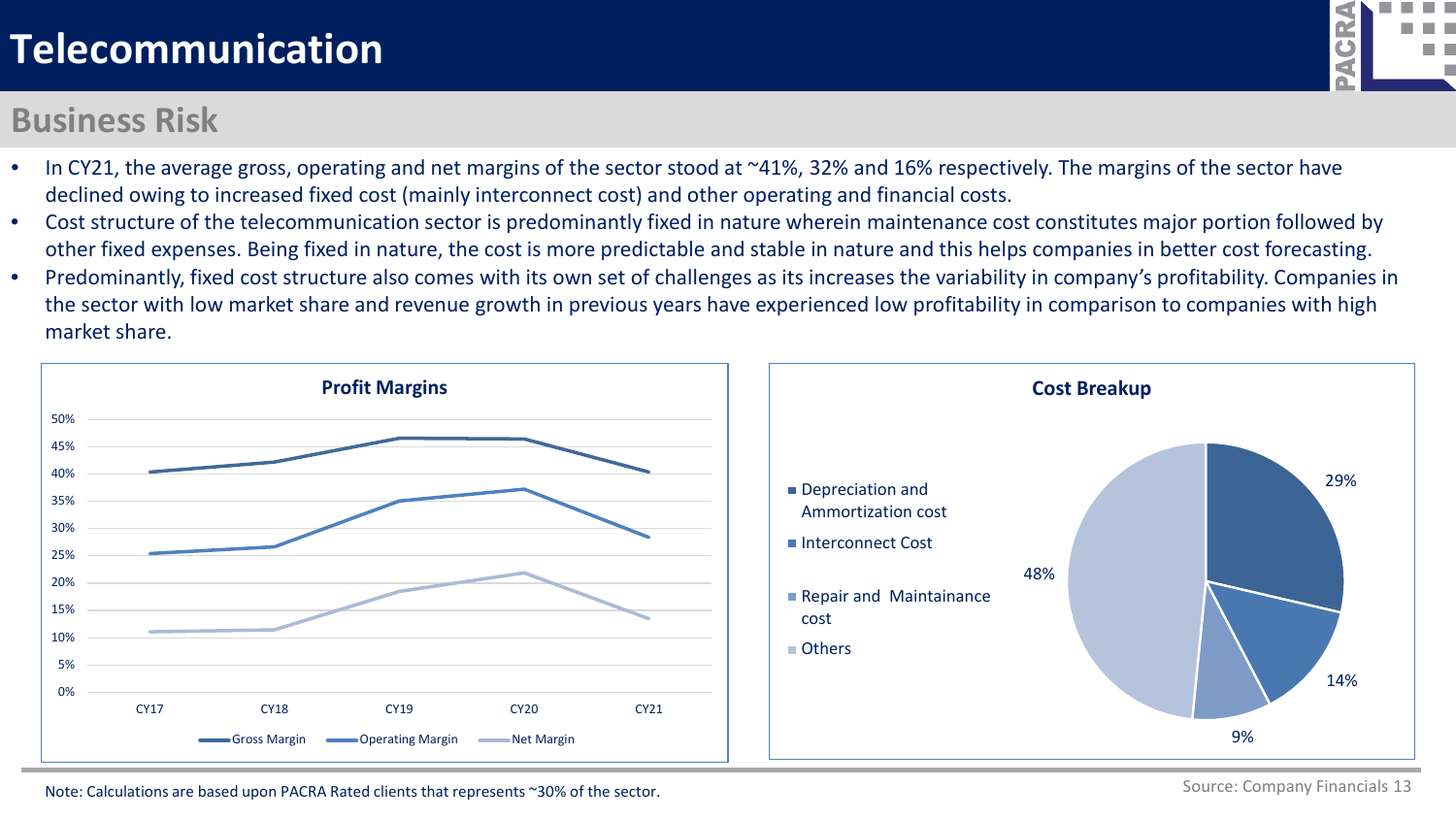

#### **Financial Risk | Working Capital Management**

• The sector is characterized by very low working capital requirements. This stems from its nature of business as most subscribers in Pakistan are prepaid customers that translate into cash transactions and low receivable days.

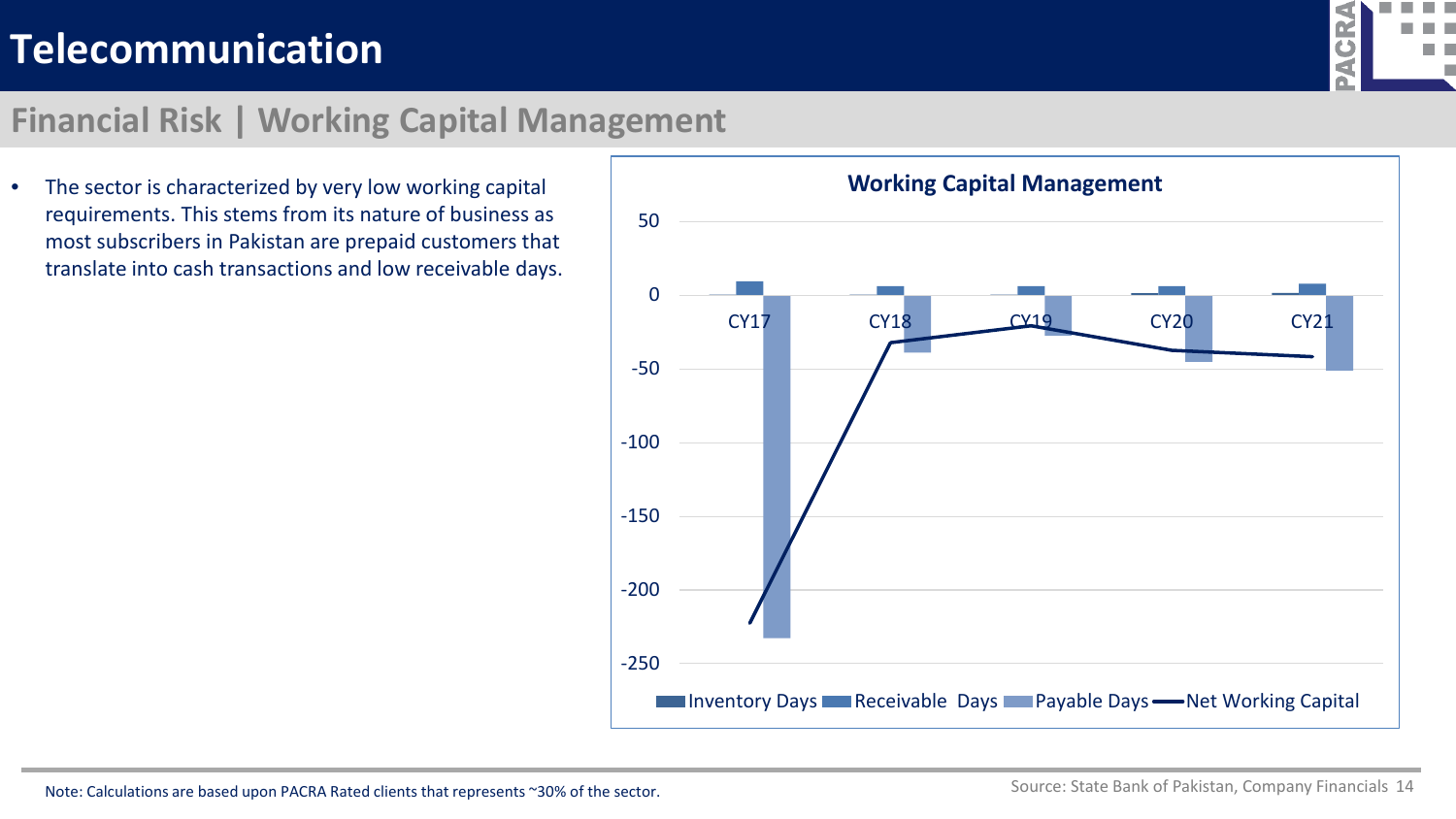#### **Financial Risk | Borrowing Mix**

- As at end Feb'22, the total borrowings of the sector reached PKR~180bln (End Feb'21: PKR~140bln) with a YoY increase of ~29%.
- Considering the high capital intensive nature of the sector, a major portion of the sector's borrowing (~88%) is long term in nature used to finance fixed assets. While the portion of short term loans is only  $~6\%$



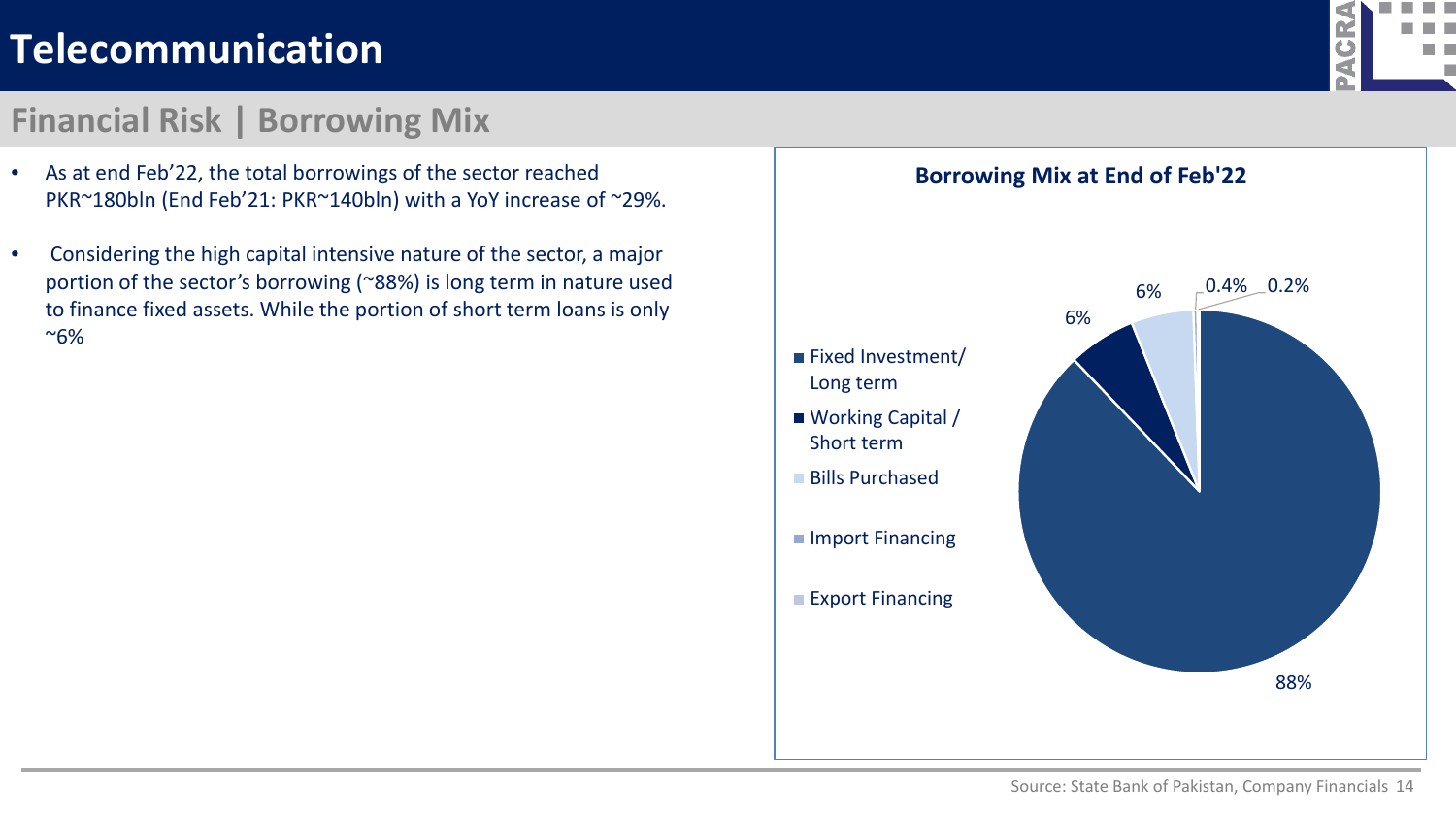#### **Rating Curve**

• PACRA rates 2 clients in the sector. Rating bandwidth of the sector is A to AA.





Source: PACRA Internal Database 16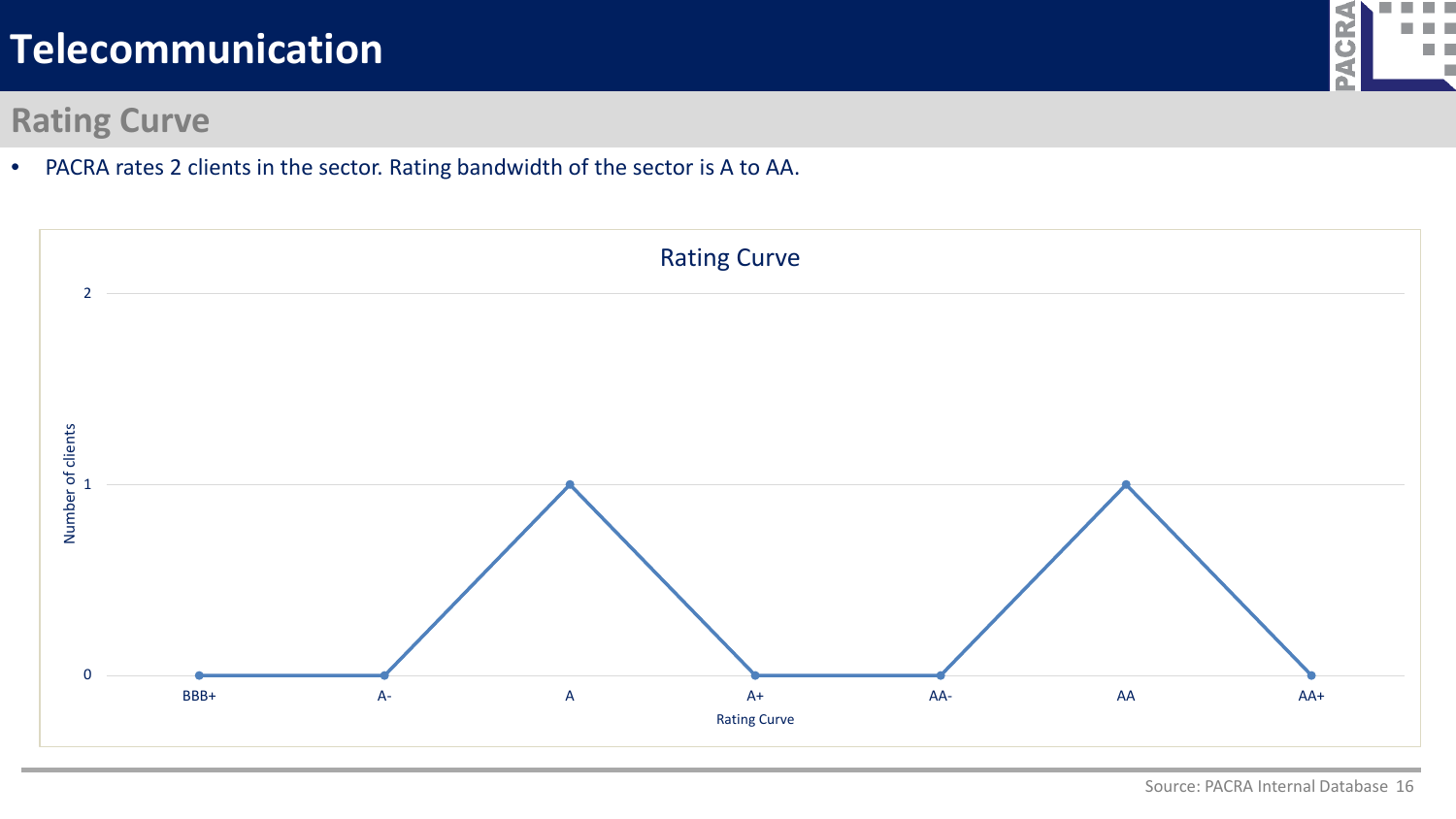# **SWOT**

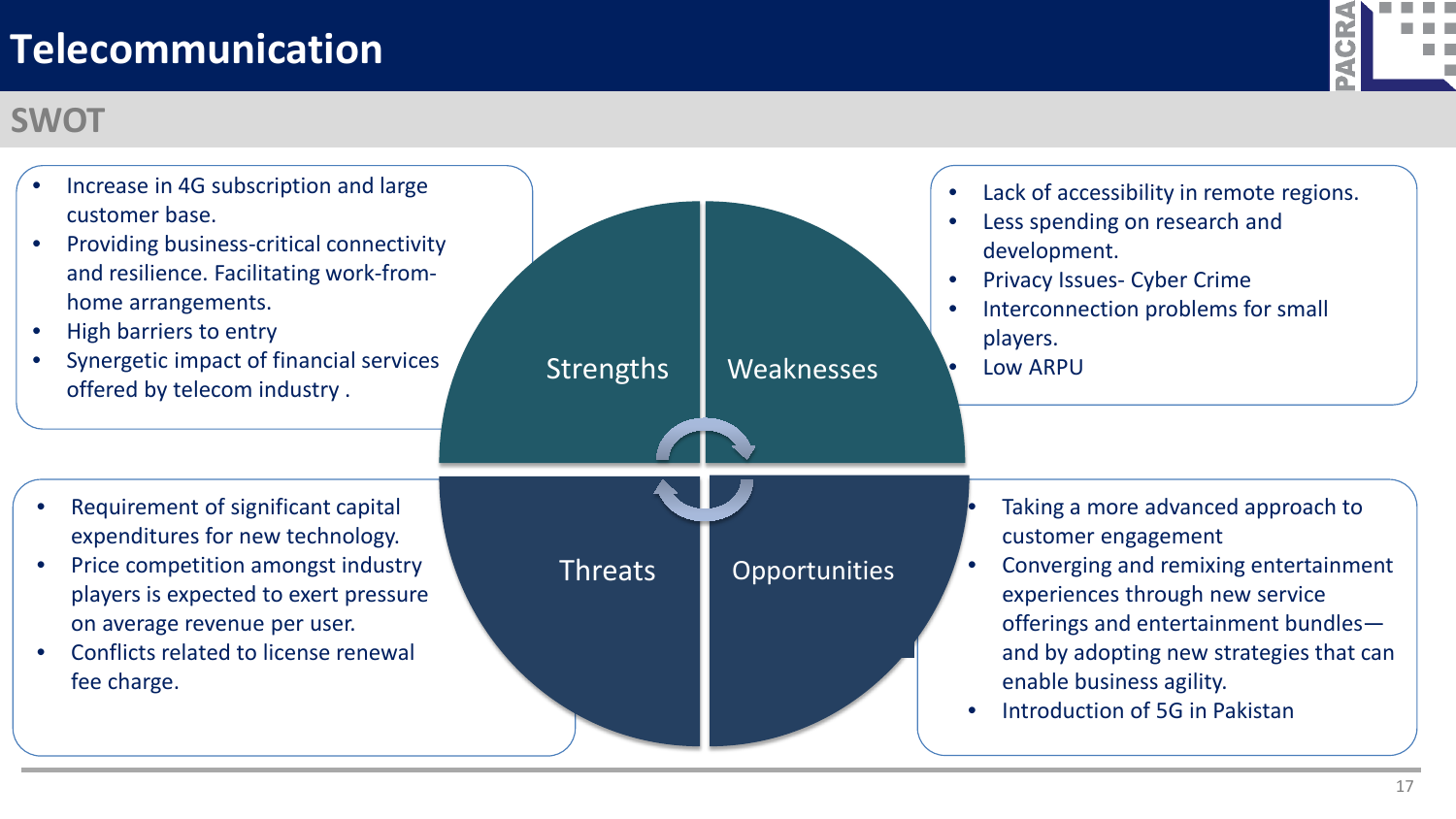## **Outlook: Stable**

- Strong telecommunication infrastructure is considered an important component of economic development. In Pakistan, teledensity has shown an exponential growth in the past years and has now reached an all time high of ~87% as of Feburary-2022. The growth in broadband subscription is even more promising as the penetration was recorded at ~51% as of February 2022. The segment is all set to grow at good pace on the back of improving awareness and availability of more affordable devices.
- Data usage in the country has increased to during FY21: 6,855 petabytes (FY19: ~ 4,498 petabytes ) with a YoY growth of ~52%. The growth was fueled by increased usage during COVID-19 lock down. With the rising working force and work from anywhere trend, improved economic development and increasing need of telecommunication, the data usage is expected to remain on the higher side. The sector's revenue will be further augmented by the uptick in e-commerce activity.
- The telecom sector has been exhibiting positive and encouraging FDI trends in Pakistan. The sector registered a contribution of USD~623mln to the country's net Foreign Direct Investment (FDI) constituting ~24% of the total FDI in the country. Supported by the government, local companies are investing heavily in innovation and growth. In line with the Policy Directive of the Ministry of Information Technology & Telecom, two Cellular Mobile Operators, i.e., Zong and Jazz, successfully carried out the 5G trials in Pakistan.
- The sector is characterized by low financial risk as the local companies are not highly leveraged. Comfort is further drawn from the backing of international corporate sponsors, robust revenue streams and strong cash flow generation.